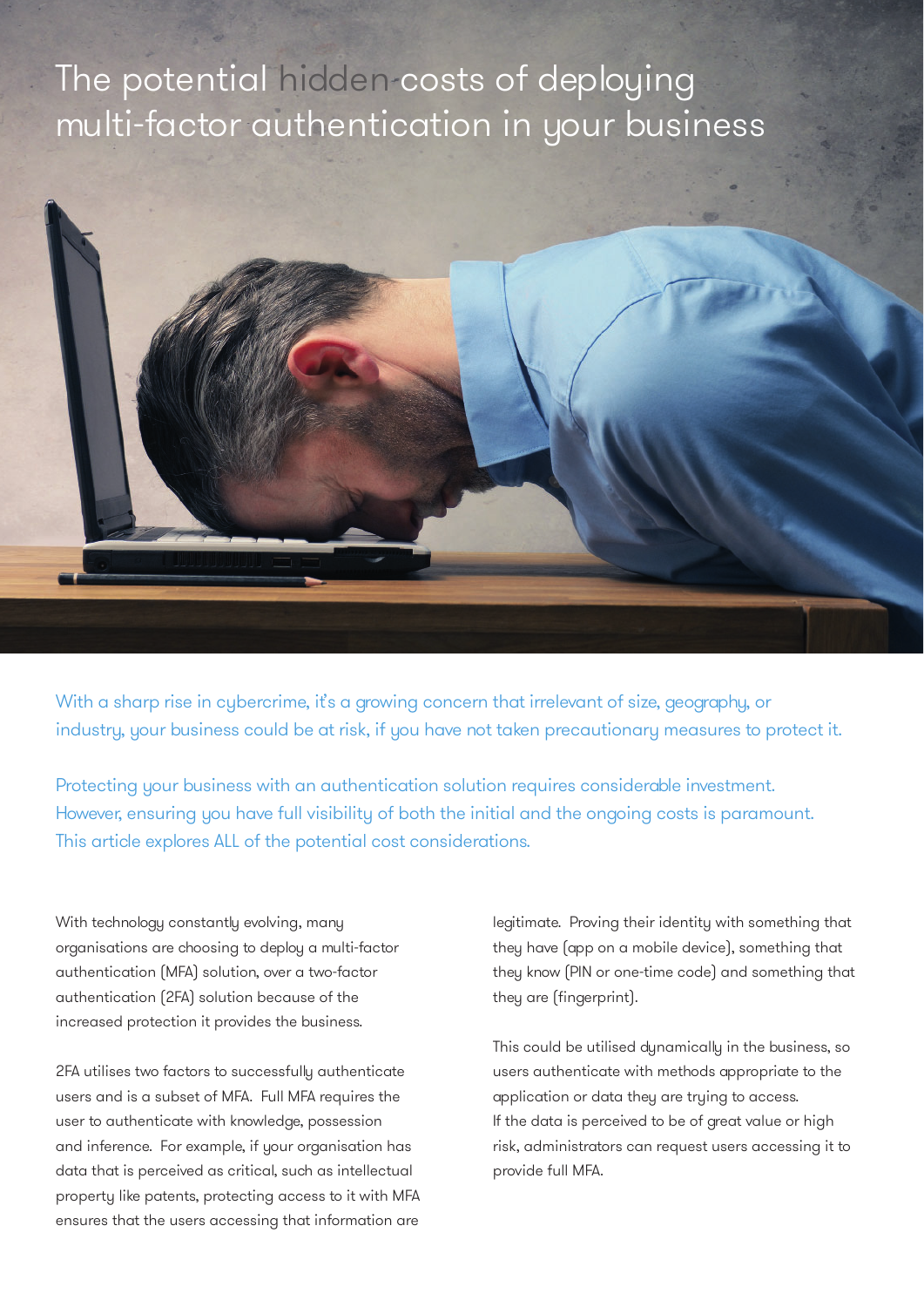

It also ensures efficiency is optimised without compromising security. But how much dœs a business have to compromise when it comes to the investment?

#### Upfront investment considerations

There are initial upfront costs such as licenses (management, hardware and for end-users) and hardware requirements, including high availability. Professional Services might also be a necessity, depending on change control requirements, reducing the burden on internal IT professionals.

Help desk costs during deployment for end-users, and the shipping of the tokens, (if hardware tokens are required) also need to be factored in.

Other upfront costs could be less tangible and include training, and a price attributed to the increased productivity for enrolling users to authenticate using the platform.

However, whether the costs are tangible or not, the total cost of ownership (TCO) is sometimes overlooked with the initial enthusiasm to minimise disruption of network restructure.

### Considering total cost of ownership of your new solution

Once you have deployed your solution and the training has started to pay dividends, including a decrease in calls for assistance, you receive your invoice for your maintenance renewal.

Maintenance renewals can be very expensive, and the costs are not always transparent during initial discussions. With the focus on proof of concept (POC) and ease of deployment, it is easy to see why ongoing total costs are not always discussed or explored. Ultimately, it's a mistake to ignore costs of the solution in the medium term (years three and four), even in the early stages of your exploration.

Ongoing maintenance costs can include help desk costs for end-users, IT admin time for administrators. Some suppliers will also charge for patches and upgrades, new connectors / integrations, and even data centre charges such as utility costs.

Implementing a solution like MFA is no mean feat and not surprisingly, some suppliers will rely on you stomaching the large ongoing maintenance costs because the thought of going through the whole exercise again is just too much to bear.

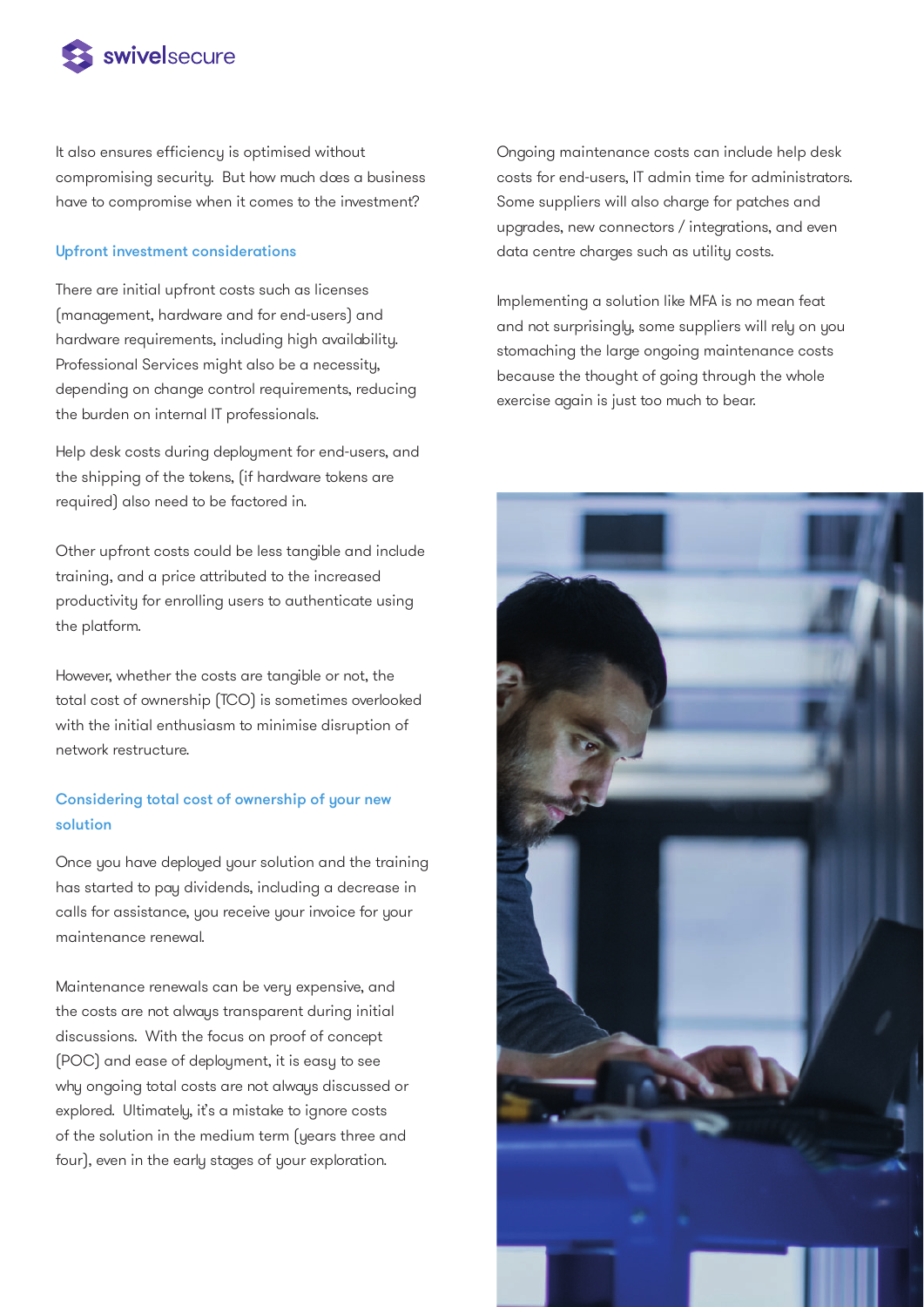#### Due Diligence

Ensuring you perform due diligence before signing on the dotted line is essential, if you don't want any nasty surprises after you have completed the first twelve months. Everybody seeks an easy life, especially when it comes to deploying something like MFA within their organisation, but it's easy to get wrapped up in the 'plug and play' selling point, without realising the hefty invoices that can follow.

To help you ask the right questions when you start exploring MFA solutions, we have listed some points below that should be considered at the outset.

#### Costs associated with productivity

Ongoing maintenance costs for administrators:

- Are there any costs associated with the support for hardware and software?
- What are the costs for patches and upgrades?
- Is there a cost for additional connections / integrations?
- Are there any data centre charges?
- What is the charge for IT admin time?

Ongoing maintenance costs for users

- Is there a cost for lost or damaged tokens?
- What are the costs for token license renewals?
- Are there any shipping costs involved?
- What are the costs for help desk for users?

As well as ongoing maintenance costs, other costs such as those associated with productivity continue to grow in importance. It is easy to see why the costs associated with productivity is a big advantage, with the senior management team keen to ensure both the implementation of the MFA solution, and the continued authentication of users dœs not cause major disruption to the business.

Time per authentication can be a big selling point, but ensuring your chosen solution incorporates features such as risk-based authentication (RBA) at no extra cost, means the user will only ever have to authenticate with the appropriate level or method. For instance, if they are working in the office and logging into Office 365, they may just require one method or factor.

If the same user is trying to access their customer relationship management (CRM) database remotely, using a personal device, they may require full multifactor authentication. However, they may be denied access, depending on the configurations.

A dynamic solution can provide the appropriate level of authentication per user, per application basis, ensuring productivity is maximised, without compromising security.

A minority of MFA providers automatically include the RBA feature as standard, but most will add a surcharge to the license. Or it might only be included if you purchase the 'premium option'.

Single sign-on (SSO) can also carry a surcharge or it's only available as a premium option. As some of these features are now well established and often on the wish-list of administrators, it is worth considering how all of these costs accumulate to a potentially hefty total.